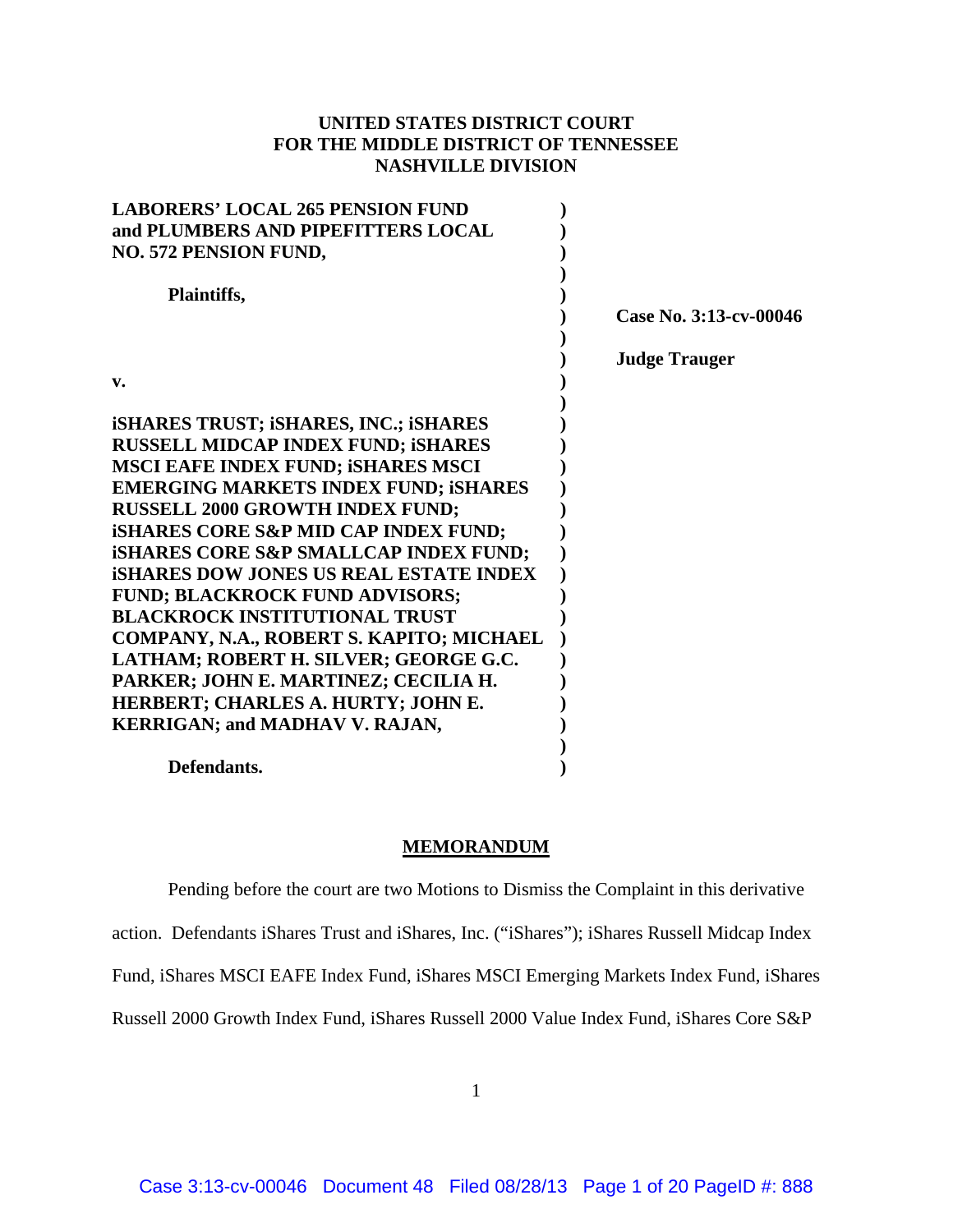Mid Cap Index Fund, iShares Core S&P Smallcap Index Fund, and iShares Dow Jones U.S. Real Estate Index Fund (the "ETF Defendants" or the "iShares funds"); BlackRock Fund Advisors and BlackRock Institutional Trust Company, N.A., (together with iShares and the ETF Defendants, the "Institutional Defendants"); and Robert S. Kapito and Michael Latham (the "Interested Director Defendants") jointly filed a Motion to Dismiss on March 11, 2013. (Docket No. 21.) Defendants Robert H. Silver, George G.C. Parker, John E. Martinez, Cecilia H. Herbert, Charles A. Hurty, John E. Kerrigan, and Madhav V. Rajan (the "Independent Director Defendants," and together with the Interested Director Defendants, the "Director Defendants") jointly filed a Motion to Dismiss on March 12, 2013. (Docket No. 24.) The plaintiffs filed a consolidated Response in opposition to these motions (Docket No. 37), and the Institutional and Interested Director Defendants filed a Reply (Docket No. 40), to which the plaintiffs filed a Sur-Reply with the court's permission (Docket No. 44). For the reasons discussed herein, the defendants' motions will be granted and the Complaint will be dismissed without prejudice.

### **BACKGROUND<sup>1</sup>**

Broadly, this case involves exchange-traded funds and allegations of improper practice by the companies hired to advise and manage the funds in revenue-generating securities lending transactions. Plaintiffs Laborers' Local 265 Pension Fund and Plumbers and Pipefitters Local No. 572 Pension Fund (the "Pension Funds") are investors in mutual funds issued by defendants

<sup>&</sup>lt;sup>1</sup> Unless otherwise noted, the facts are drawn from the Complaint (Docket No. 1) and the court draws all reasonable inferences in favor of the non-moving party. *Matsushita Elec. Indus. Co. v. Zenith Radio Corp.*, 475 U.S. 574, 587, 106 S. Ct. 1348, 89 L. Ed. 2d 538 (1986); *Brown v. United States*, 583 F.3d 916, 919 (6th Cir. 2009).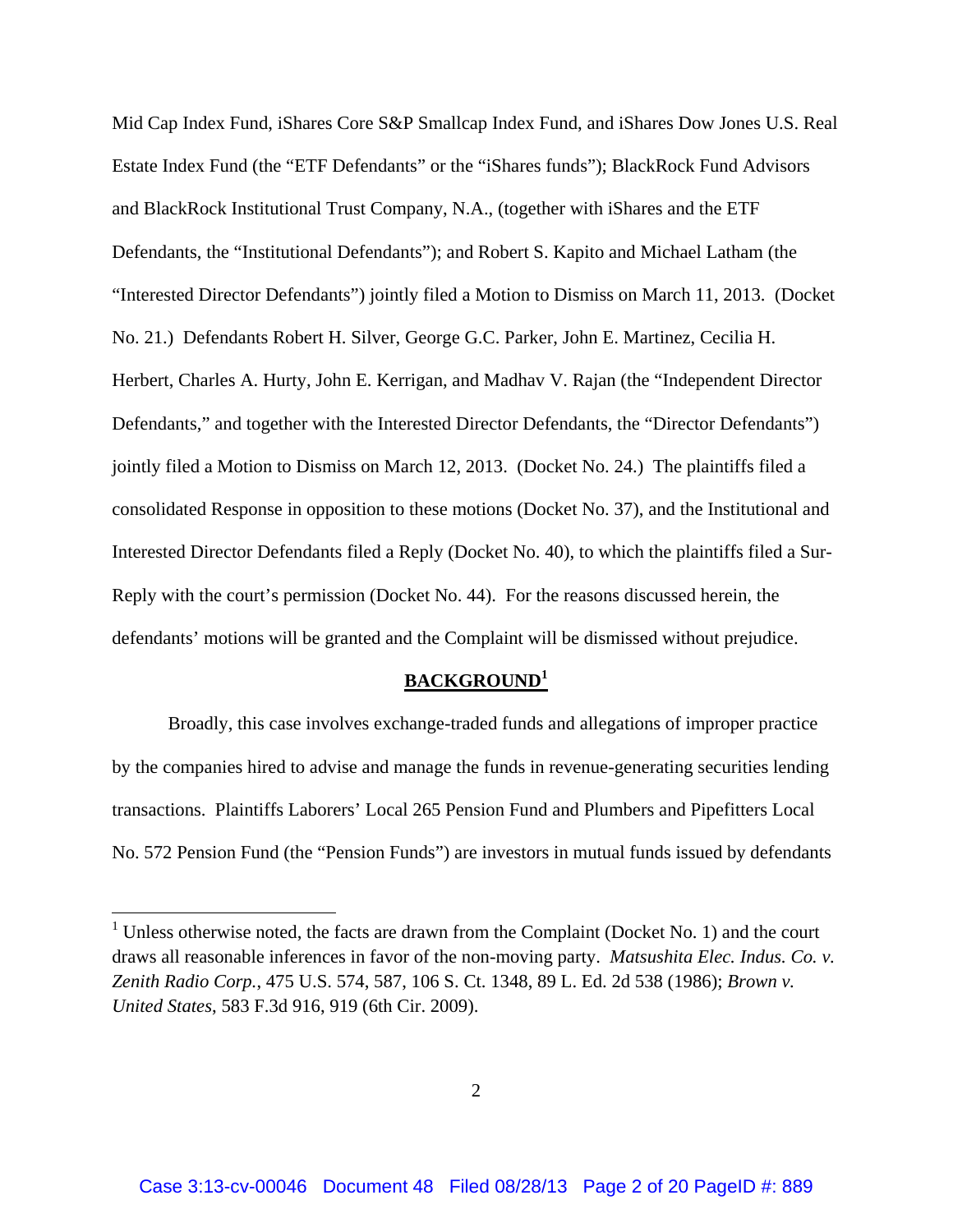iShares Trust and iShares, Inc. A mutual fund is an investment vehicle that collects money from many investors and invests it in securities such as stocks, bonds, and short-term money market instruments. *See Burks v. Lasker*, 441 U.S. 471, 480 (1979). The plaintiffs invest in these funds for the benefit of their participants, who depend on pension benefits for their retirements. Each Institutional Defendant performs a function related to the management of the mutual funds. The Director Defendants serve as Trustees and Directors on the iShares Trust and iShares, Inc. leadership boards and are charged with protecting the interests of iShares investors. For example, the Director Defendants are tasked with approving agreements among the iShares funds, their advisors, and their agents for securities lending transactions.

The Complaint targets the behavior of two particular Institutional Defendants: BlackRock Institutional Trust Company, N.A., a national banking association that provides securities lending services to the iShares investment companies and other funds ("BTC"), and BlackRock Fund Advisors, which manages and advises the iShares funds with respect to their investment activities ("BFA"). BFA is registered with the Securities and Exchange Commission ("SEC" or the "Commission") under the Investment Advisers Act of 1940 ("IAA") and serves as an investment advisor to the iShares funds under Investment Advisory Agreements among BFA, iShares Trust, and iShares, Inc. BFA hired its affiliate,  $BTC<sup>2</sup>$  as an agent to manage securities lending transactions on behalf of the iShares funds. BTC is registered with the SEC under the Investment Company Act of 1940 ("ICA"). BTC performs this role pursuant to an Amended and Restated Securities Lending Agency Agreement ("Lending Agreement") among BTC, the

<sup>&</sup>lt;sup>2</sup> BTC is the corporate parent of BFA. Both BTC and BFA are subsidiaries of BlackRock, Inc., which is not a named party to this action.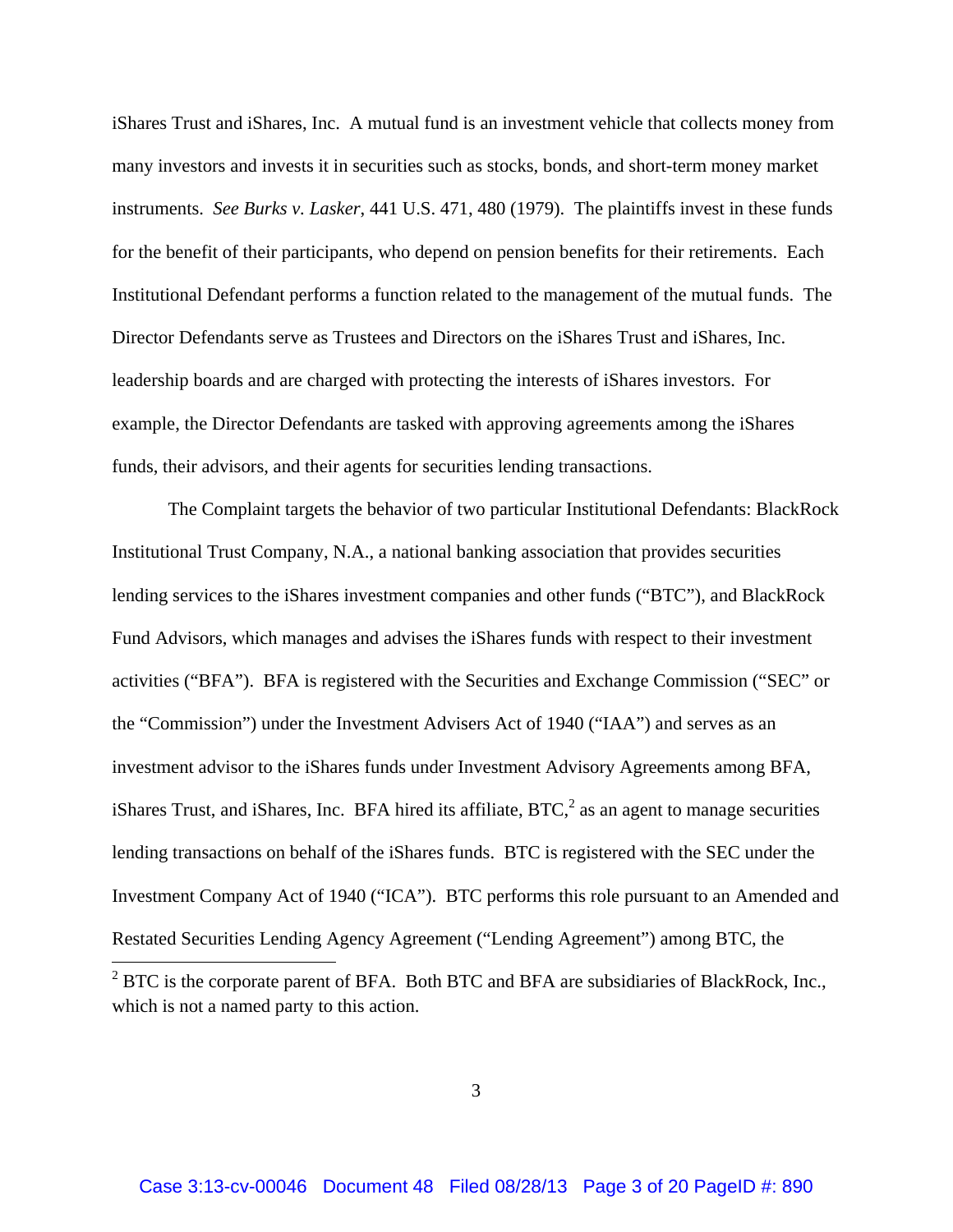iShares companies, and the iShares funds. The plaintiffs' underlying grievance is that the defendants were wrongly enriched through these agreements at the expense of investors and thus violated various provisions of the ICA.

### **I. The Lending Agreement and Short-Selling**

The plaintiffs allege that the Lending Agreement provides excessive compensation to BFA and BTC. This compensation is derived from revenue generated by certain securities lending transactions, also known as "short-selling transactions." A short-sell transaction occurs when a fund sells its securities to a third party through a "borrower" of the securities at the direction of the borrower. The borrower initiates the transaction in order to profit from a decline in the price of the securities and benefits from purchasing back the shares that it sold at a lower price and returning those sales to the lender. (Docket No. 1 ¶¶ 44-48.) Mutual funds like the iShares funds often use securities lending agents to manage these transactions and may use independent agents or agents who are affiliated with the fund's sponsor (in this case, BFA). BFA employs BTC as the iShares funds' lending agent. BTC acts as the middleman between short-sellers and other borrowers who want to borrow securities held by iShares in order to generate revenue. (Docket No. 1 ¶ 14.) As an affiliated agent, BTC is subject to heightened oversight by the SEC because its "close relationship with the sponsor creates inherent conflicts of interest." (Docket No. 1 ¶¶ 53-55.)

The Lending Agreement provides that BTC shall receive a fee of 35% of the net revenue earned from short-selling transactions in exchange for its services. The plaintiffs allege that an additional 5% of the short-selling revenue is awarded to the BlackRock affiliates for administrative fees, resulting in a 40/60 division of revenue between the BlackRock affiliates and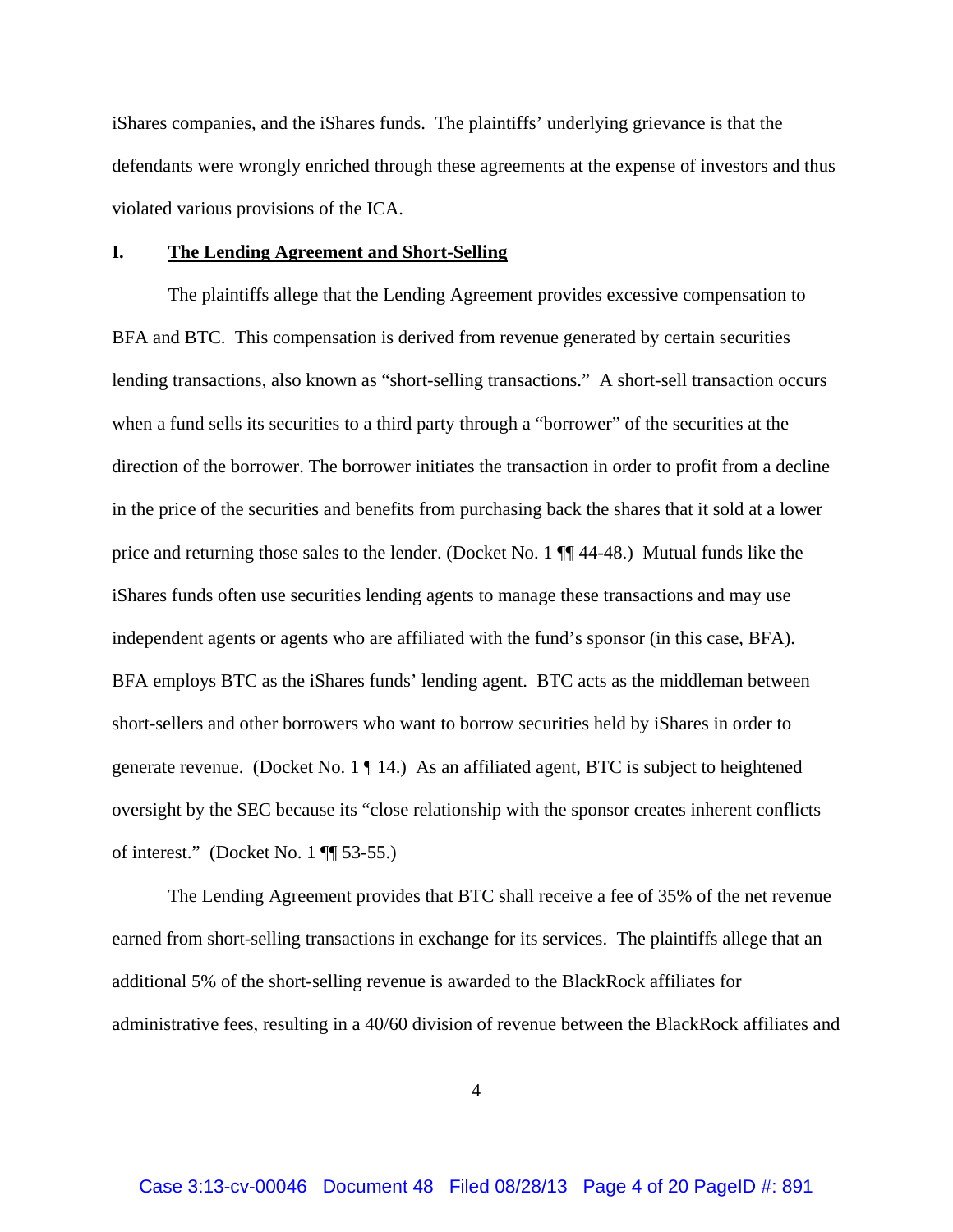the iShares funds. (Docket No. 1 ¶¶ 66-73.) The Pension Funds contend that the 35% share granted to BTC under the Lending Agreement and 40% total revenue compensation to BFA and BTC is excessive compared to peer mutual funds and, in particular, compared to funds which employ unaffiliated lending agents.

## **II. The SEC Exemption Order**

 $\overline{\phantom{a}}$ 

An agency relationship between affiliates like BFA and BTC is typically prohibited by the text of Sections 17(a) and 17(d) of the ICA. However, Section 17(b) of the ICA permits entities to apply for an exemption from the Act's prohibitions with respect to such an affiliated relationship. 15 U.S.C. § 80a-17. The Act provides broad discretion to the SEC to exempt parties from provisions of the statute upon application. 15 U.S.C. § 80a-6. The parties agree that BFA's and BTC's predecessors-in-interest received such an exemption in 2002 from the Commission. *Maxim Series Fund, Inc.*, Investment Company Act Release No. 25,878, 2002 SEC LEXIS 3327 (Dec. 27, 2002) (the "SEC Exemption Order"); *Maxim Series Fund, Inc.*, Investment Company Act Release No. 25,840, 2002 SEC LEXIS 3095 (Dec. 2, 2002) (the "SEC Exemption Notice").<sup>3</sup> The SEC Exemption Order, titled "Order Under Sections  $6(c)$  and  $17(b)$ of the Investment Company Act of 1940," approved an application filed by BFA's and BTC's predecessors-in-interest. The approved application includes the following terms:

<sup>&</sup>lt;sup>3</sup> The SEC Exemption Notice and Order are referenced in the Complaint and in both parties' pleadings. They are attached to the Institutional Defendants' Motion to Dismiss the Complaint. (Docket No. 22 Ex. 1 at 273-80.) Both parties have relied upon the language therein, over which the court takes judicial notice.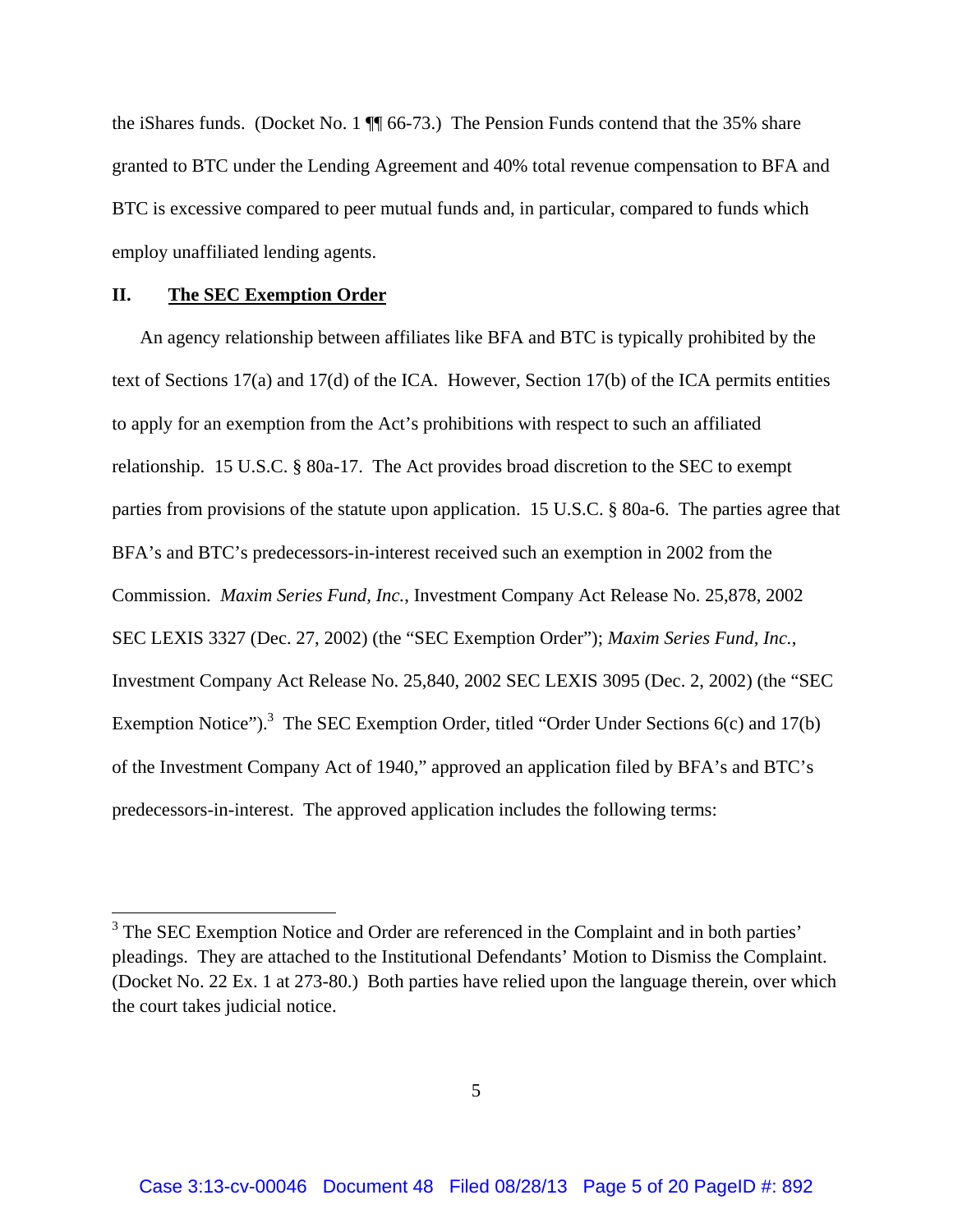3. Applicants propose that each Fund adopt the following procedures to ensure that the proposed fee arrangement and other terms governing the relationship with [BTC's predecessor] BGI, as lending agent, will meet the standards of rule 17d-1:

 a. In connection with the approval of BGI as lending agent for a Fund and implementation of the proposed fee arrangement, a majority of the board of directors or trustees (the "Board"), including a majority of the directors or trustees who are not "interested persons" within the meaning of Section  $2(a)(19)$  of the Act (the "Disinterested Members"), of the Fund will determine that (i) the contract with BGI is in the best interest of the Fund and its shareholders; (ii) the services performed by BGI are required for the Fund; (iii) the nature and quality of the services provided by BGI are at least equal to those provided by others offering the same or similar services; and (iv) the fees for BGI's services are fair and reasonable in light of the usual and customary charges imposed by others for services of the same nature and quality.

## **III. The Action**

The plaintiffs commenced this derivative action against the defendants on January 18,

2013, asserting claims under the ICA, 15 U.S.C. 80a-1 *et seq.*, and seeking an injunction enjoining the defendants from the continued lending of iShares securities (absent a new and fairly negotiated contract with an independent lending agent); recovery of excessive compensation paid to the advisors; rescission of the Lending Agreement and the Investment Advisory Agreements among BFA, iShares Trust, and iShares, Inc.; and recovery of additional damages to the iShares funds for the benefit of the iShares investors. The Institutional Defendants and Director Defendants jointly filed a Motion to Dismiss the Complaint (Docket No. 22), which the Independent Director Defendants joined (Docket No. 24).

### **ANALYSIS**

The Pension Funds assert their claims under three sections of the ICA: Section 36(b), Section 47(b), and Section 36(a). They assert each claim derivatively on behalf of nominal defendants iShares, Inc., iShares Trust, and the ETF Defendants. The defendants have moved to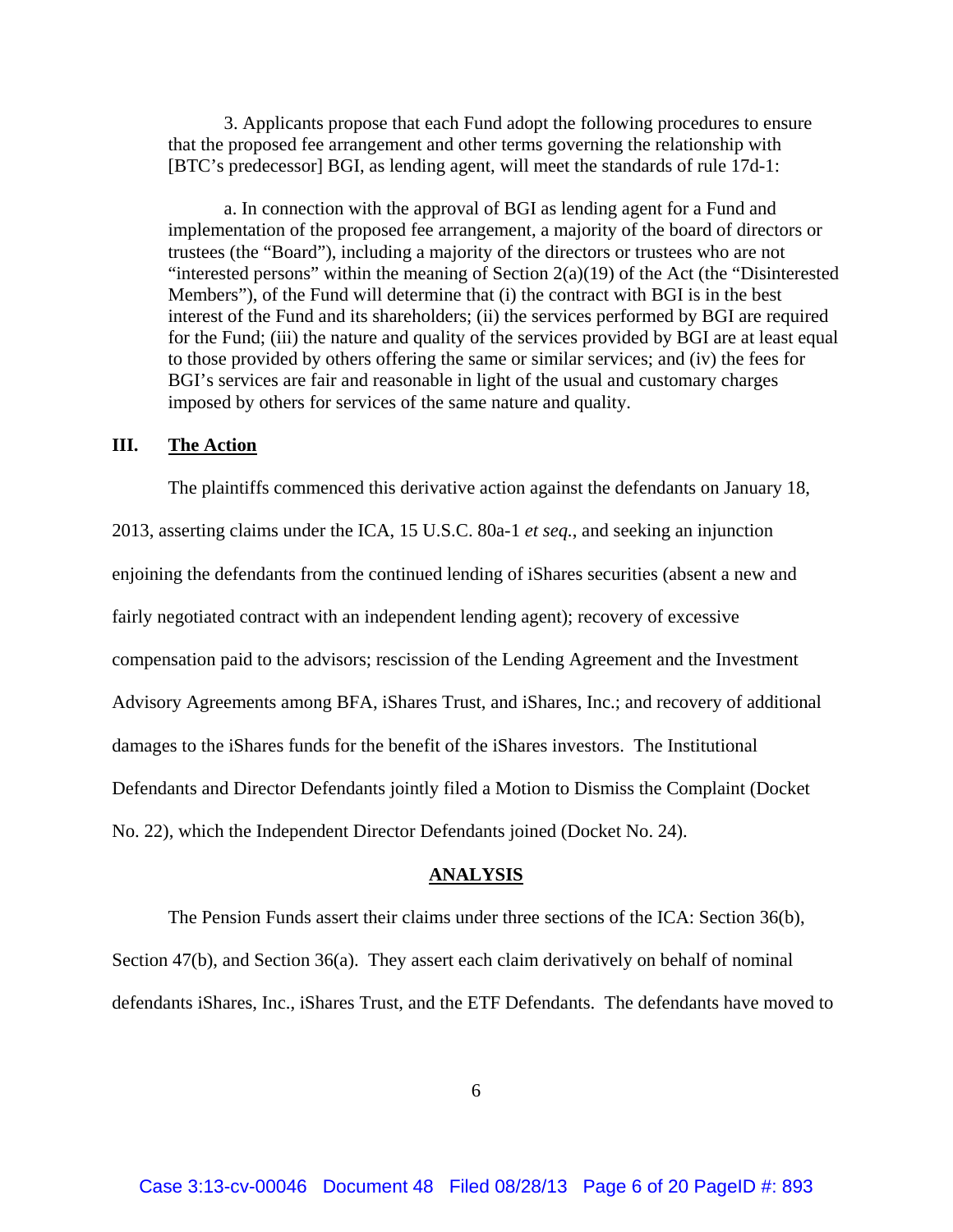dismiss the plaintiffs' Complaint pursuant to Federal Rules of Civil Procedure 12(b)(6) and 23.1. The defendants contend that the claims asserted in the Complaint must be dismissed because the plaintiffs fail to plead threshold requirements for claims under the ICA. In particular, the defendants assert that (i) the plaintiffs' Section 36(b) claim is precluded by an exception included in the statutory text and the defendants' SEC Exemption Order; (ii) no private right of action exists under Sections 47(b) and 36(a); and (iii) even if the plaintiffs did possess private rights of action for Counts II and III of the Complaint, they have failed to meet the pre-suit demand requirements set forth by Fed. R. Civ. P. 23.1. Before turning to the merits of the defendants' motions, the court will briefly describe the federal statute under which the plaintiffs have asserted their claims.

#### **I. The Investment Company Act of 1940**

The Investment Company Act of 1940 regulates investment companies, including mutual funds. *See Jones v. Harris Assocs. L.P.*, 559 U.S. 335, 338 (2010). "Congress adopted the [Act] because of its concern with the potential for abuse inherent in the structure of investment companies." *Jones*, 559 U.S. at 339 (citing *Daily Income Fund, Inc. v. Fox,* 464 U.S. 523, 536 (1984)). The Act provides various safeguards for shareholders in response to the risk of abuse, including limitations on affiliations of fund directors with investment advisors and a requirement that fees for advisors be approved by the directors and shareholders of the funds. *Id.* In 1970, Congress amended the Act to "strengthen the 'cornerstone' of the Act's efforts to check conflicts of interest, [and ensure] the independence of mutual fund boards of directors, which negotiate and scrutinize advisor compensation." *Id.* (citing *Burks*, 441 U.S. at 482). In addition to a limited private right of action enumerated in Section 36(b), the Act includes a broad provision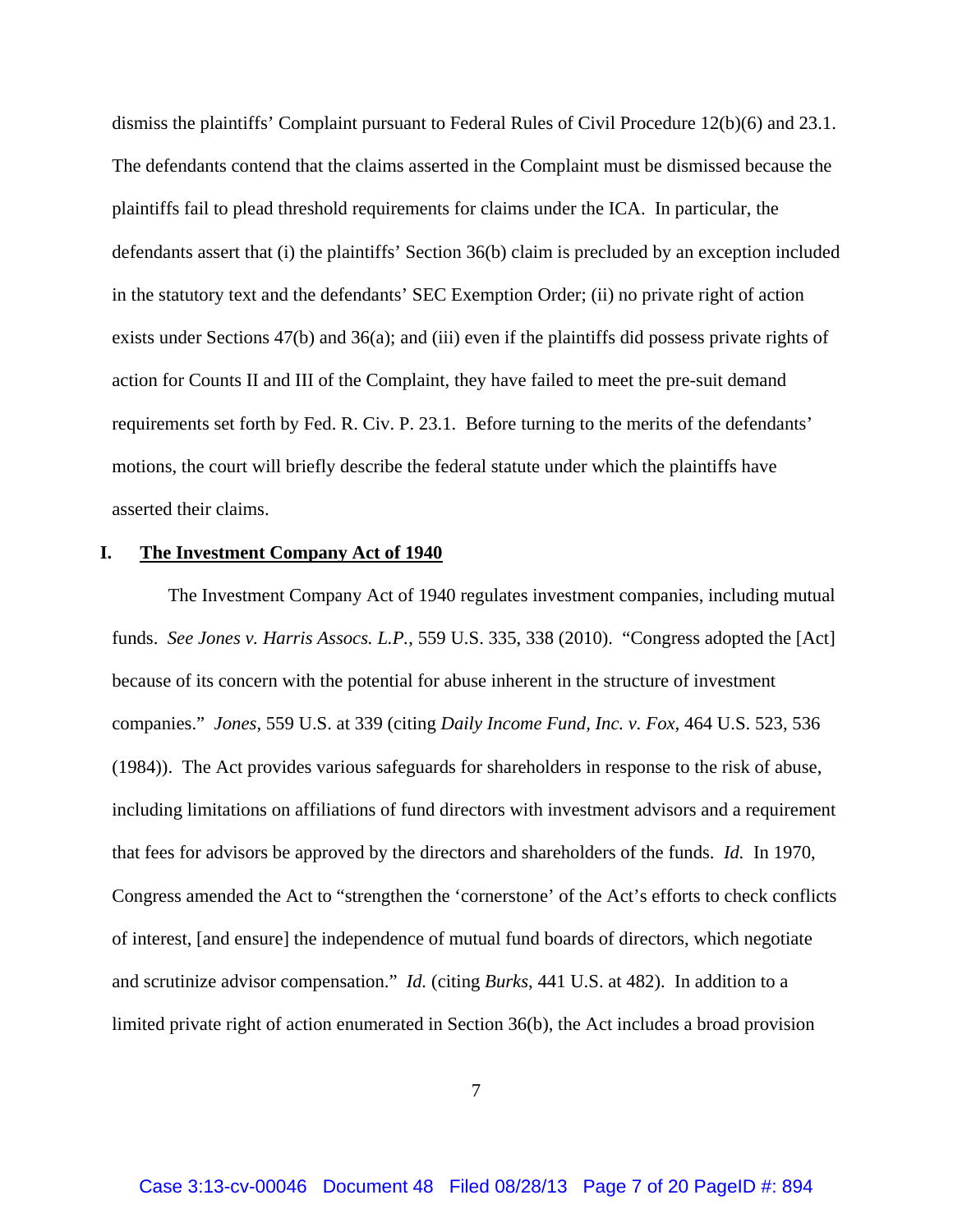empowering the SEC to bring actions in a federal district court to seek civil penalties or injunctive relief against individuals or entities that violate the ICA. 15 U.S.C. § 80a-41(d)-(e).

## **II. Motion to Dismiss Standard**

In deciding a motion to dismiss for failure to state a claim under Rule 12(b)(6), the court will "construe the complaint in the light most favorable to the plaintiff, accept its allegations as true, and draw all reasonable inferences in favor of the plaintiff." *Directv, Inc. v. Treesh*, 487 F.3d 471, 476 (6th Cir. 2007); *Inge v. Rock Fin. Corp.*, 281 F.3d 613, 619 (6th Cir. 2002). The Federal Rules of Civil Procedure require only that a plaintiff provide "'a short and plain statement of the claim' that will give the defendant fair notice of what the plaintiff's claim is and the grounds upon which it rests." *Conley v. Gibson*, 355 U.S. 41, 47 (1957). The court must determine only whether "the claimant is entitled to offer evidence to support the claims," not whether the plaintiff can ultimately prove the facts alleged. *Swierkiewicz v. Sorema N.A.*, 534 U.S. 506, 511 (2002) (quoting *Scheuer v. Rhodes*, 416 U.S. 232, 236 (1974)).

The complaint's allegations, however, "must be enough to raise a right to relief above the speculative level." *Bell Atlantic Corp. v. Twombly*, 550 U.S. 544, 555 (2007). To establish the "facial plausibility" required to "unlock the doors of discovery," the plaintiff cannot rely on "legal conclusions" or "[t]hreadbare recitals of the elements of a cause of action," but, instead, the plaintiff must plead "factual content that allows the court to draw the reasonable inference that the defendant is liable for the misconduct alleged." *Ashcroft v. Iqbal*, 556 U.S. 662, 678-79 (2009). "[O]nly a complaint that states a plausible claim for relief survives a motion to dismiss." *Id.* at 1950.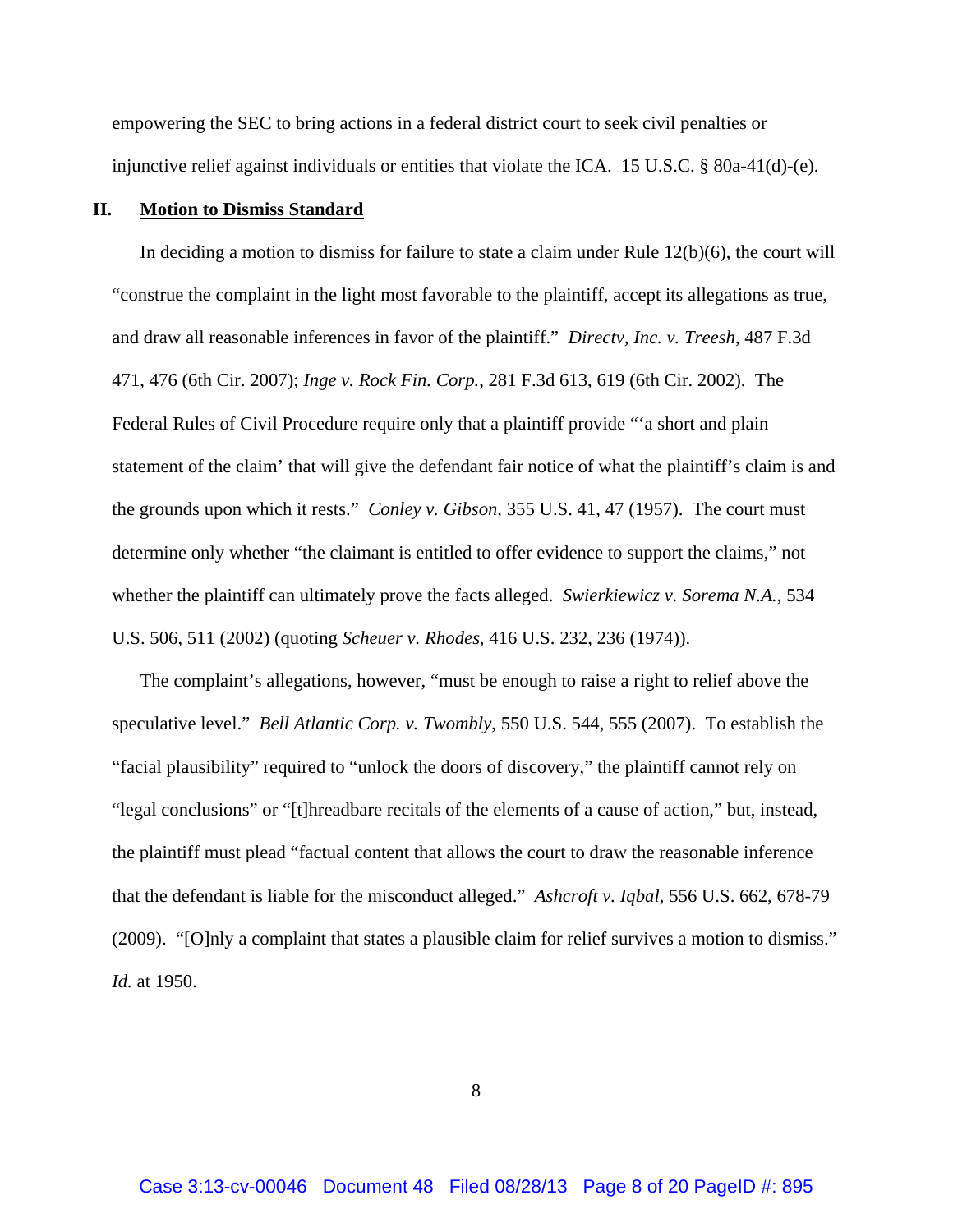### **III. The Investment Company Act**

 $\overline{a}$ 

### **A. Excessive Compensation to BFA and BTC**

Congress amended the ICA in 1970 and created Section 36(b). 15 U.S.C. § 80a-35(b). This subsection imposes a fiduciary duty on investment advisors with respect to compensation and grants shareholders an express private right of action to seek relief from breaches of fiduciary duty resulting in excessive compensation. *Jones*, 559 U.S. at 340 (internal citations omitted); 15 U.S.C. § 80a-35(b). The statute includes exceptions to its own rule. The defendants argue that one such exception, Section 36(b)(4), is fatal to the plaintiffs' claim, and the court agrees. 4

Section 36(b)(4) provides that "subsection [Section 36(b)] shall not apply to compensation or payments made in connection with transactions subject to section 80a-17 of this title, or rules, regulations, or *orders thereunder*." 15 U.S.C. § 80a-35(b)(4) (emphasis added). As discussed above, the Commission expressly granted BFA and BTC an "order [of exemption] *under* Section 6(c) and 17(b)" of the Act from Sections 17(a) and 17(d), and thereby approved the joint transaction among BFA, BTC, and the iShares entities on terms set forth by the SEC Exemption Notice.<sup>5</sup> By the plain text of Section  $36(b)(4)$ , the SEC Exemption Order removes the transaction at issue from scope of Section 36(b).

<sup>&</sup>lt;sup>4</sup> The plaintiffs do not assert a separate breach of fiduciary duty claim against the Director Defendants, despite alleging that the Director Defendants approved a fee structure that was disproportionately large and "about three times more than what is typical in the industry." (Docket No. 1 ¶ 73.)

 $<sup>5</sup>$  Section 6 of the ICA grants the SEC broad discretion to issue exemptions related to provisions</sup> of the ICA. 15 U.S.C. § 80a-6.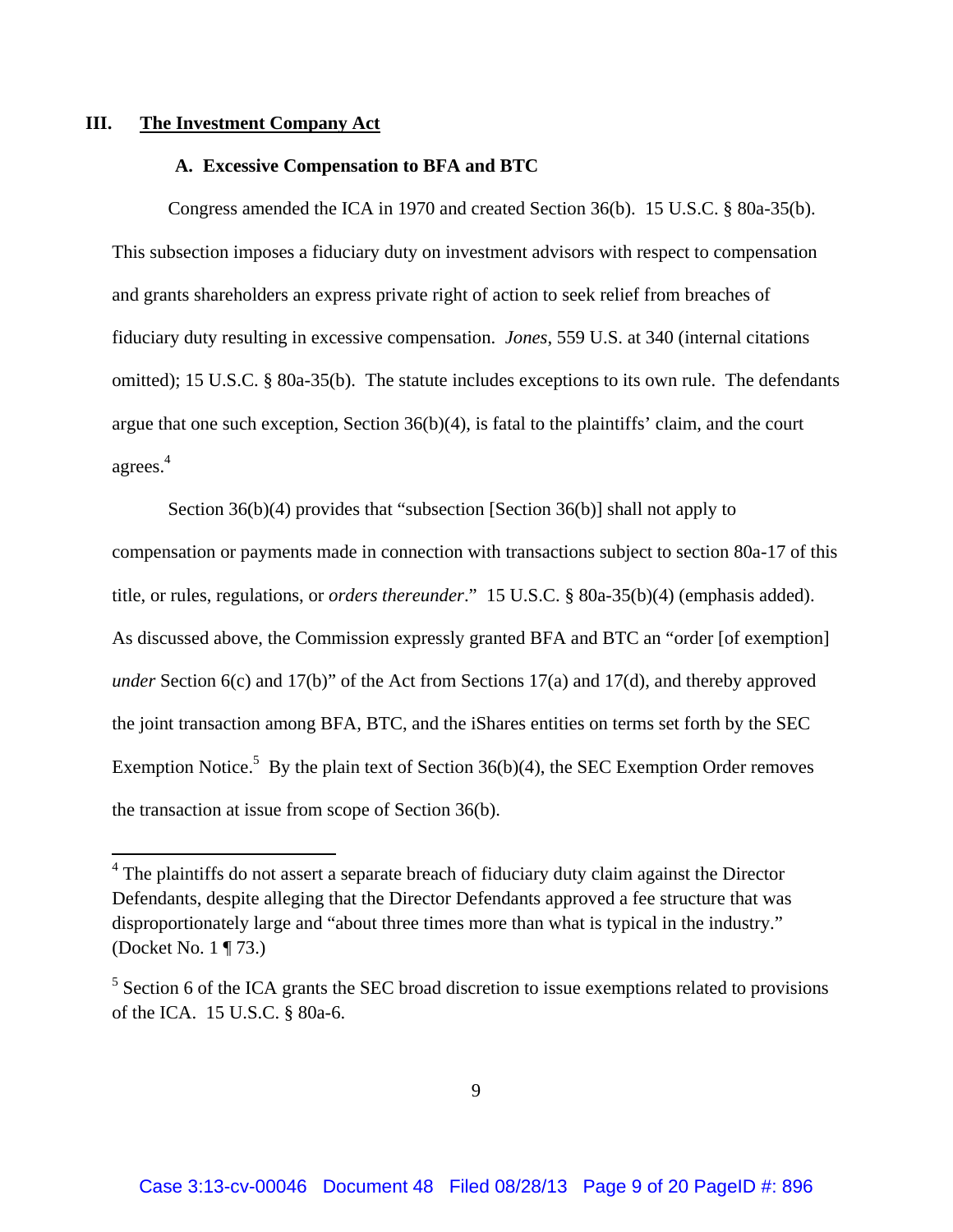The plaintiffs do not cite to any case or authority that might rescue their Section 36(b) claim from dismissal pursuant to the statutory text of Section  $36(b)(4)$  and, instead, rely on an SEC No-Action Letter published in 1995. *See In re Norwest Bank Minnesota, N.A. and Society Nat'l Bank*, SEC No-Action Letter (pub. avail. May 25, 1995).<sup>6</sup> But, as the defendants point out, the *Norwest* letter is distinguishable from the circumstances here and cannot salvage the plaintiffs' claim. In *Norwest*, the Commission advised two investment companies registered under the ICA that it would not recommend action pursuant to ICA Sections 17(d) or 17(e), or Rule 17d-1 thereunder if the investment companies were to compensate affiliates for services performed as "custodians" of funds to which the investment companies were advisors. *Id.* at 2-7. Unlike here, the companies requesting a "no action" order from the Commission did not possess an order granting exemption under Section 17. Consequently, at no point does the *Norwest* letter discuss Section 36(b)(4). Additionally, the *Norwest* petitioners sought relief from the Commission related to an entirely different kind of compensation. The *Norwest* petitioners sought approval for the exchange of fees related to "solely ministerial functions." *Id.* The defendants here admit that BlackRock received fees reflecting a percentage of revenue earned from the securities lending transactions of iShares—a much more involved affiliation than the purely custodial functions at issue in *Norwest*. And critically, the defendants do not, as the plaintiffs argue, contend that their securities lending transactions fall outside of Section 36(b) because of the nature of the transactions; the defendants simply submit that the plain text of

<sup>&</sup>lt;sup>6</sup> The *Norwest* letter is attached to the plaintiffs' Opposition brief. (Docket No. 37 Ex. A.)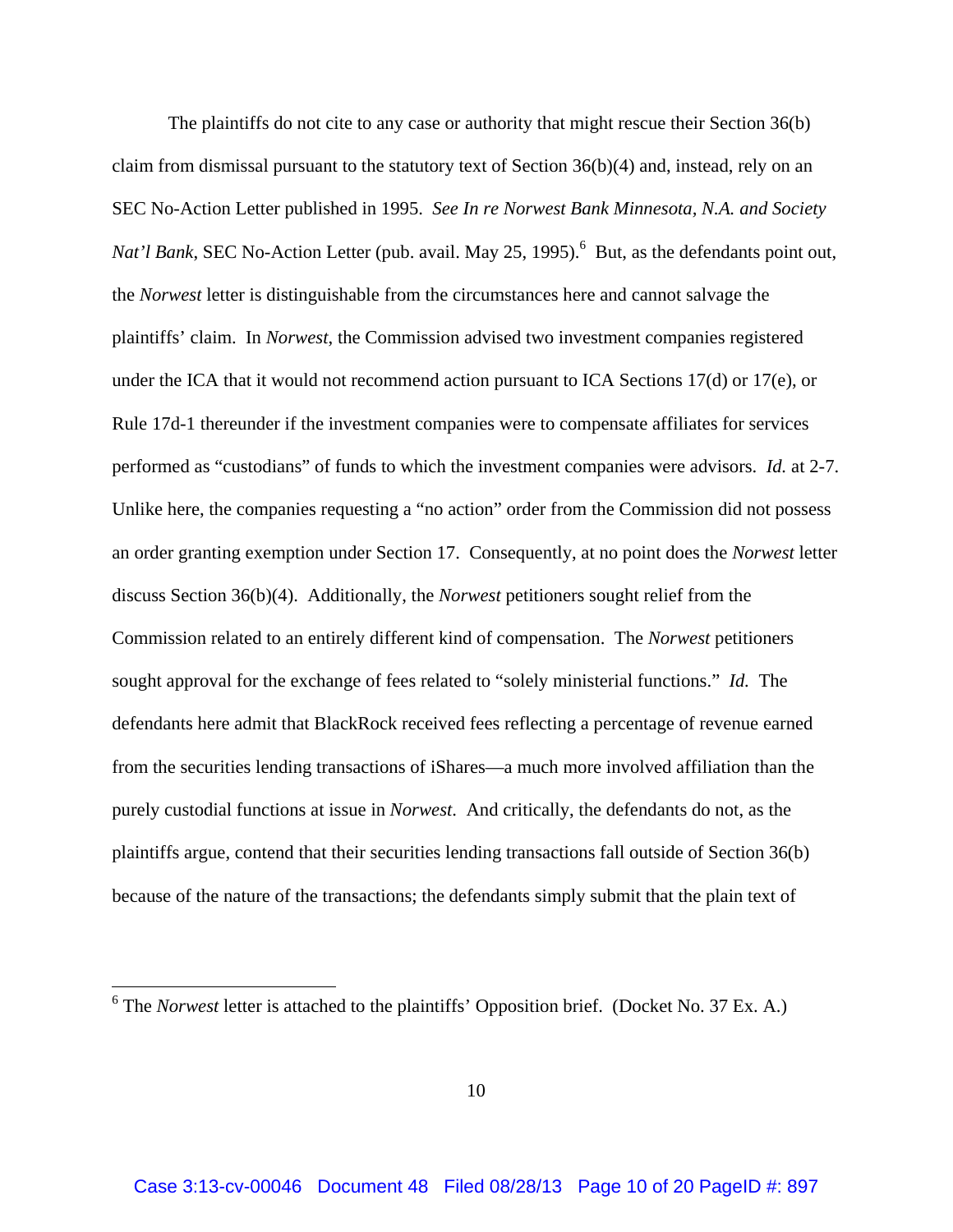Section 36(b)(4) directs that the BFA and BTC transactions, previously approved by the Commission *under* Section 17, are exempt from a Section 36(b) action.

The express language of Section 36(b)(4) commands that the plaintiffs' Section 36(b) claim must be dismissed as to all defendants.7 *See Rohrbaugh v. Inv. Co. Inst.*, No. Civ. A. 00- 1237, 2002 WL 31100821, at \*3 n.8 (D.D.C. July 2, 2002) (noting that Section 36(b) "prohibits claims for any conduct covered by section 17"); *see also Lessler v. Little*, 857 F.2d 866, 874 (1st Cir. 1988) ("Section 36(b)(4) of the Investment Company Act makes it clear that rights and remedies under section 17 and section 36(b) are intended to be mutually exclusive.").

### **B. Existence of a Private Right of Action under Section 47(b)**

Section 47(b) provides that a contract "that is made, or whose performance involves, a violation of [the ICA] . . . is unenforceable by either party . . . unless a court finds that under the circumstances, enforcement would produce a more equitable result." 15 U.S.C. § 80a-46(b)(1). If such a contract has been performed, a court "may not deny rescission at the instance of any party unless such court finds that under the circumstances the denial of rescission would produce a more equitable result than its grant." *Id.* § 80a-46(b)(2). Unlike Section 36(b), Section 47(b) does not expressly create a private right of action for investors. The Pension Funds argue that a private right of action is implied by Section 47(b)'s authorized remedy of rescission and also

 $\overline{\phantom{a}}$ 

 $7$  The defendants argue that, even if the court disregarded the SEC Exemption Order and permitted the plaintiffs' Section 36(b) claim to proceed against the Institutional Defendants, the plaintiffs have no claim against the Director Defendants because the plaintiffs fail to allege that any of the individual defendants personally received any portion of the lending revenue. The court need not reach this determination because it has dismissed the claim pursuant to Section  $36(b)(4)$ .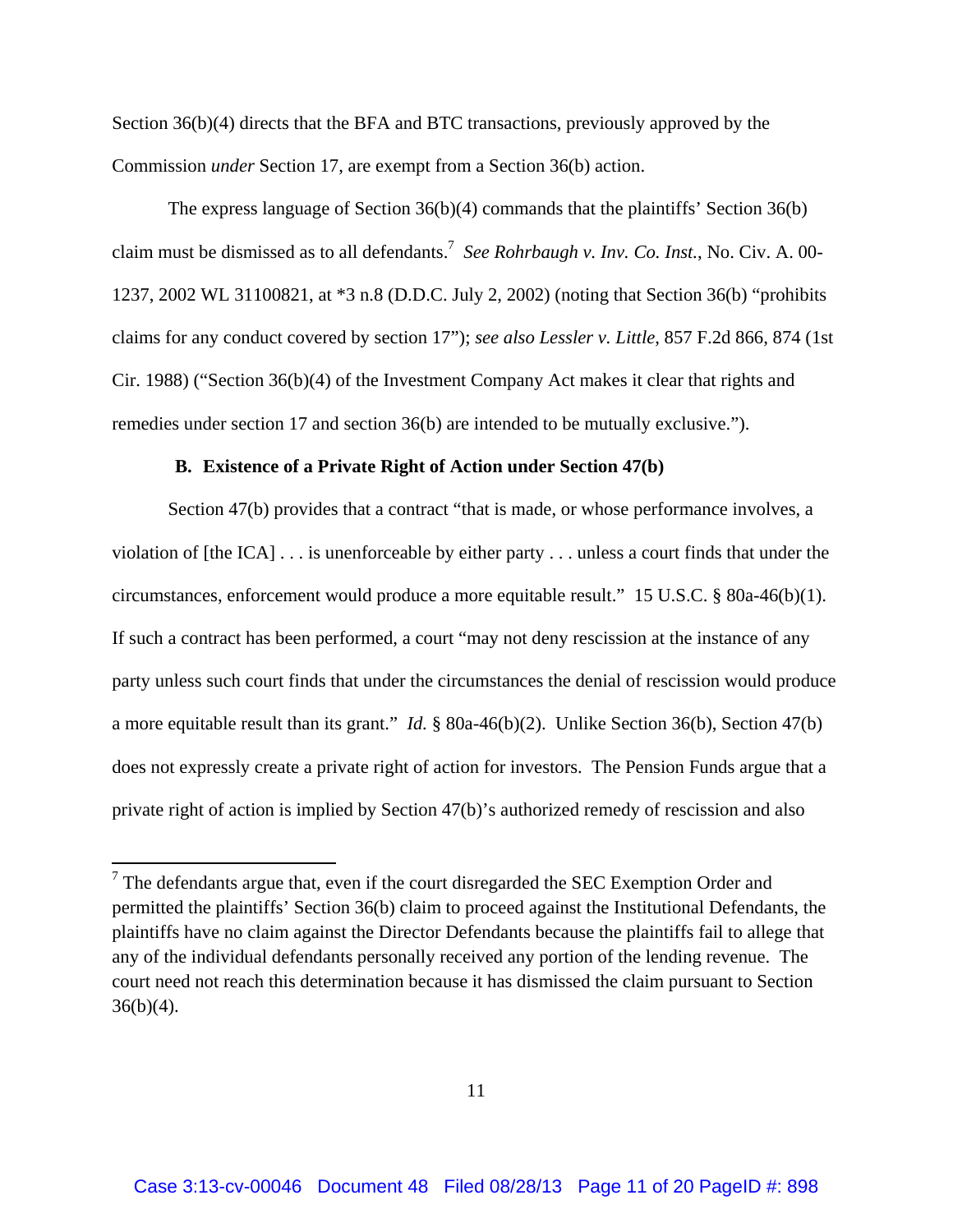predicate violations of the ICA, which they allege may be enforced through Section 47(b). The plaintiffs identify four alleged violations of the ICA by defendants: Sections  $17(d)$ ,  $17(e)$ ,  $36(a)$ , and 36(b). In order to state a claim under Section 47(b), the plaintiffs must demonstrate that they have a private right of action to enforce a predicate violation of the statute. *See, e.g.*, *Hamilton v. Allen*, 396 F. Supp. 2d 545, 558-59 (E.D. Pa. 2005) ("A plaintiff asserting a claim under the Investment Company Act may seek relief under Section 47 only after a violation of some other section of the Act has been established."); *see also Mutchka v. Harris,* 373 F. Supp. 2d 1021, 1027 (C.D. Cal. 2005) ("The parties agree that Section 47(b) is remedial in nature and does not itself provide a cause of action."). They seek rescission of the Investment Advisory Agreements among BFA, iShares Trust, and iShares Inc., the Lending Agreement, and "any other agreements obligating iShares or any Fund to pay BTC or BFA or affiliates fees arising out of securities lending transactions" (together, the "Contracts") based upon these predicate violations. (Docket No. 1 ¶ 173.)

The defendants disagree that Section 47(b) creates a private right of action for investors, but they concede that the statute provides "'a mechanism for enforcing individual rights secured elsewhere.'" (Docket No. 22 at 16 (quoting *Johnson v. City of Detroit*, 446 F.3d 614, 618 (6th Cir. 2006).) However, the defendants argue that the plaintiffs' Section 47(b) claim must be dismissed because (i) Sections 17(d), 17(e), and 36(a) do not include private rights of action, and (ii) the plaintiffs' predicate Section 36(b) claim is barred by its statutory text. The court agrees with these assertions.

The defendants primarily rely upon the United States Supreme Court's holding in *Alexander v. Sandoval*, 532 U.S. 275 (2001), and the Second Circuit's application of *Sandoval* to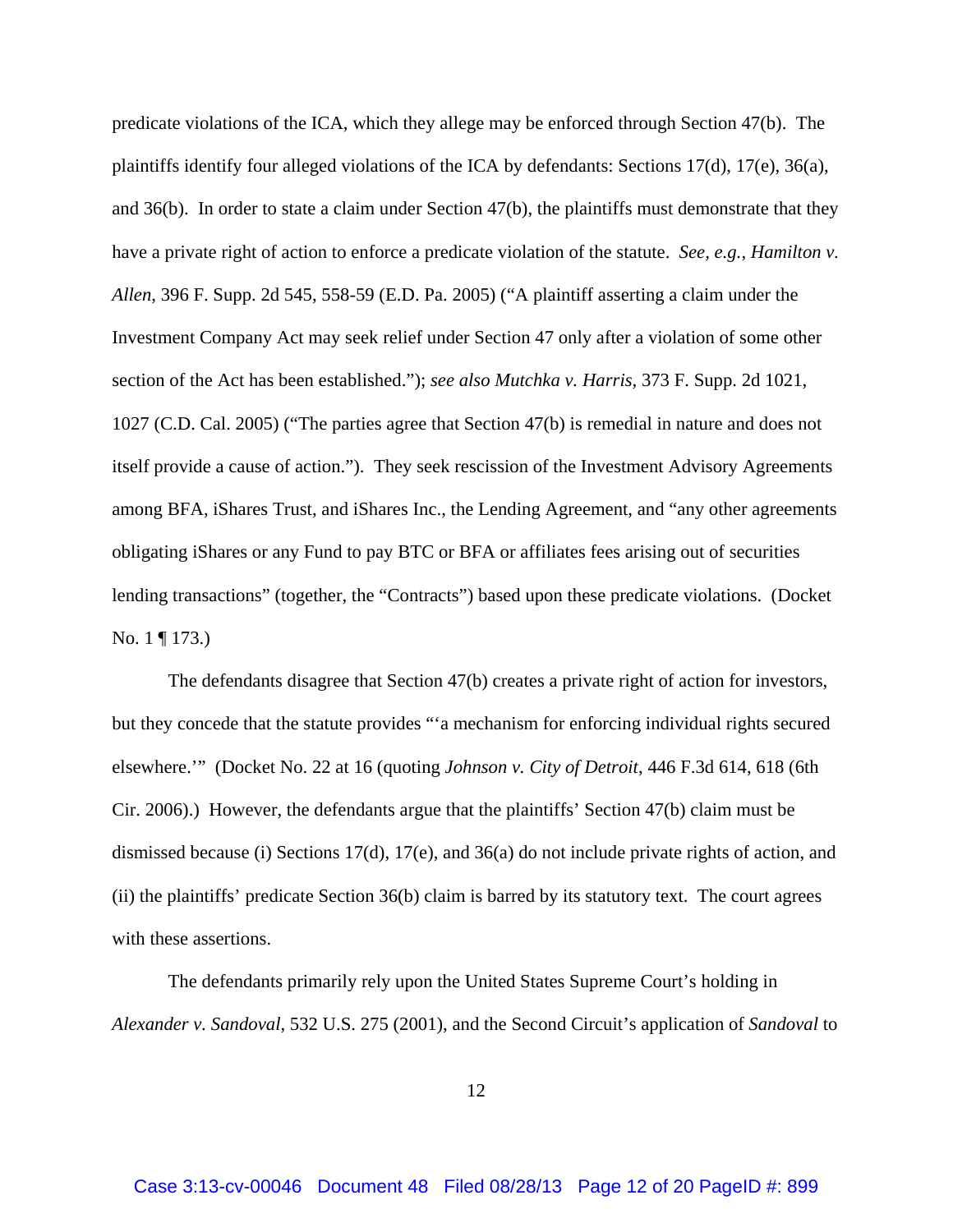the ICA a year later in *Olmsted v. Pruco Life Ins. Co.*, 283 F.3d 429 (2d Cir. 2002).<sup>8</sup> Sandoval "strictly limited the ability of federal courts to imply private rights of action in federal statutes." *Smith v. Oppenheimer Funds Distrib., Inc.*, 824 F. Supp. 2d 511, 518 (S.D.N.Y. 2011) (citing *Sandoval*, 532 U.S. at 286). The *Sandoval* Court cautioned courts against deriving implied rights from congressional silence, urging that, "[l]ike substantive federal law itself, private rights of action to enforce federal law must be created by Congress." *Sandoval* at 286. The Court ordered that congressional intent is necessary to create an implied right of action, and therefore, courts must engage in statutory interpretation to determine the existence of implied rights. *Id.* Where an explicit right of action is absent from a statute, a strong presumption exists that such a right does not exist. *See Touche Ross & Co. v. Redington*, 442 U.S. 560, 571 (1979) ("[I]mplying a private right of action on the basis of congressional silence is a hazardous enterprise, at best."); *Bellikoff v. Eaton Vance Corp.*, 481 F.3d 110, 116 (2d Cir. 2007) (declining to find implied rights and dismissing private plaintiffs' claims under Sections 34(b), 36(a), and 48(a) of the ICA); *Olmsted*, 283 F.3d at 436 (declining to imply private rights of action in Sections 26(f) and 27(i) of the ICA pursuant to the *Sandoval* factors); S*mith*, 824 F. Supp. 2d at 518 ("Without Congressional intent expressed in the statute, a cause of action does not exist and the courts may not create one, no matter how desirable that might be as a policy matter, or how compatible with the statute.").

 $\overline{\phantom{a}}$ 

<sup>8</sup> The plaintiffs accurately note that the SEC submitted an amicus brief in *Olmsted* that argued that an implied private right of action exists under Section 47(b), but the court cannot overlook the fact that the Second Circuit and all subsequent courts examining the issue have declined to adopt the SEC's position.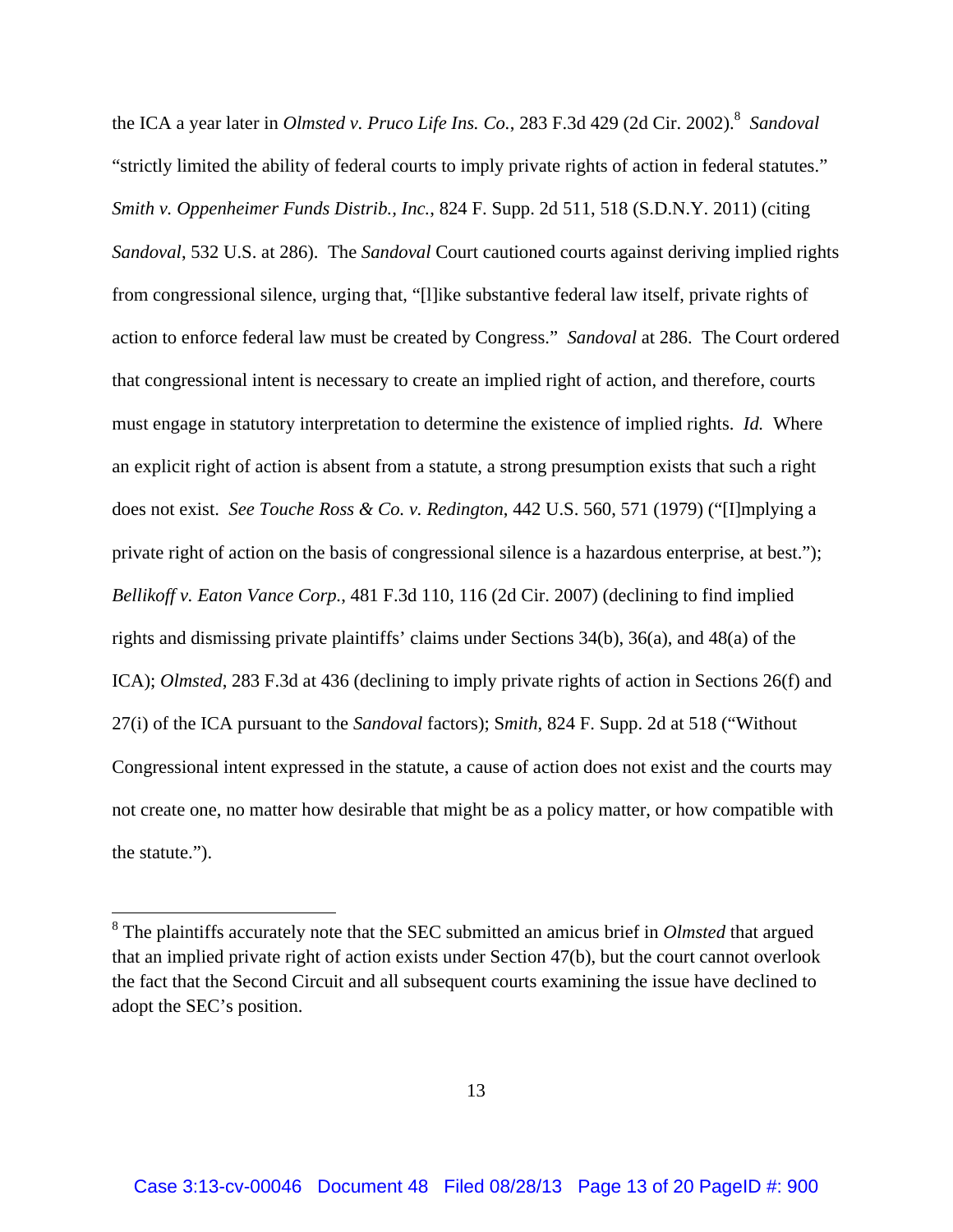In assessing whether the presumption against implied private rights should be displaced, the *Sandoval* Court directed that courts should examine factors such as whether the statute employs "rights-creating language," whether the statute provides for other remedies or enforcement mechanisms, and whether the statute contains other explicit private rights of action to enforce other sections. *See Sandoval*, 532 U.S. at 288-90 (concluding that "rights-creating language" is critical to finding implied rights of action and that Congress's "express provision of one method of enforcing a substantive rule suggests that Congress intended to preclude others"); *Olmsted*, 283 F.3d at 433 (finding that statutes that focus on prohibited actions by insurance companies and do not mention the protected individuals create "no implication of an intent to confer rights on a particular class of persons") (internal citations omitted). Tellingly, both parties here cite a litany of cases following *Sandoval* that have declined to imply private rights of action from Section 47(b) and various predicate violations under the ICA. *See, e.g.*, *Santomenno ex rel. John Hancock Trust v. John Hancock Life Ins. Co. (U.S.A.)*, 677 F.3d 178, 185-87 (3d Cir. 2012) (upholding dismissal of claim seeking to render unenforceable under Section 47(b) a contract which allegedly violated Section 26(f) of the ICA), *cert. denied*, 2012 WL 3309364 (2012); *Northstar Financial Advisors, Inc. v. Schwab Invs.*, 615 F.3d 1106, 1122 (9th Cir. 2010) (affirming dismissal of claims under Sections 1, 33, and 44 of the ICA because the statutes lack rights of private enforcement); *Bellikoff*, 481 F. 3d at 116-17 (dismissing claim for violations of Sections 34(b), 36(a), and 48(a) of the ICA); *see also Smith,* 824 F. Supp. at 518; *In re Regions Morgan Keegan Secs.*, 743 F. Supp. 2d 744, 761-62 (W.D. Tenn. 2010) (dismissing claims under Sections 13, 22, 30, and 34(b) of the ICA).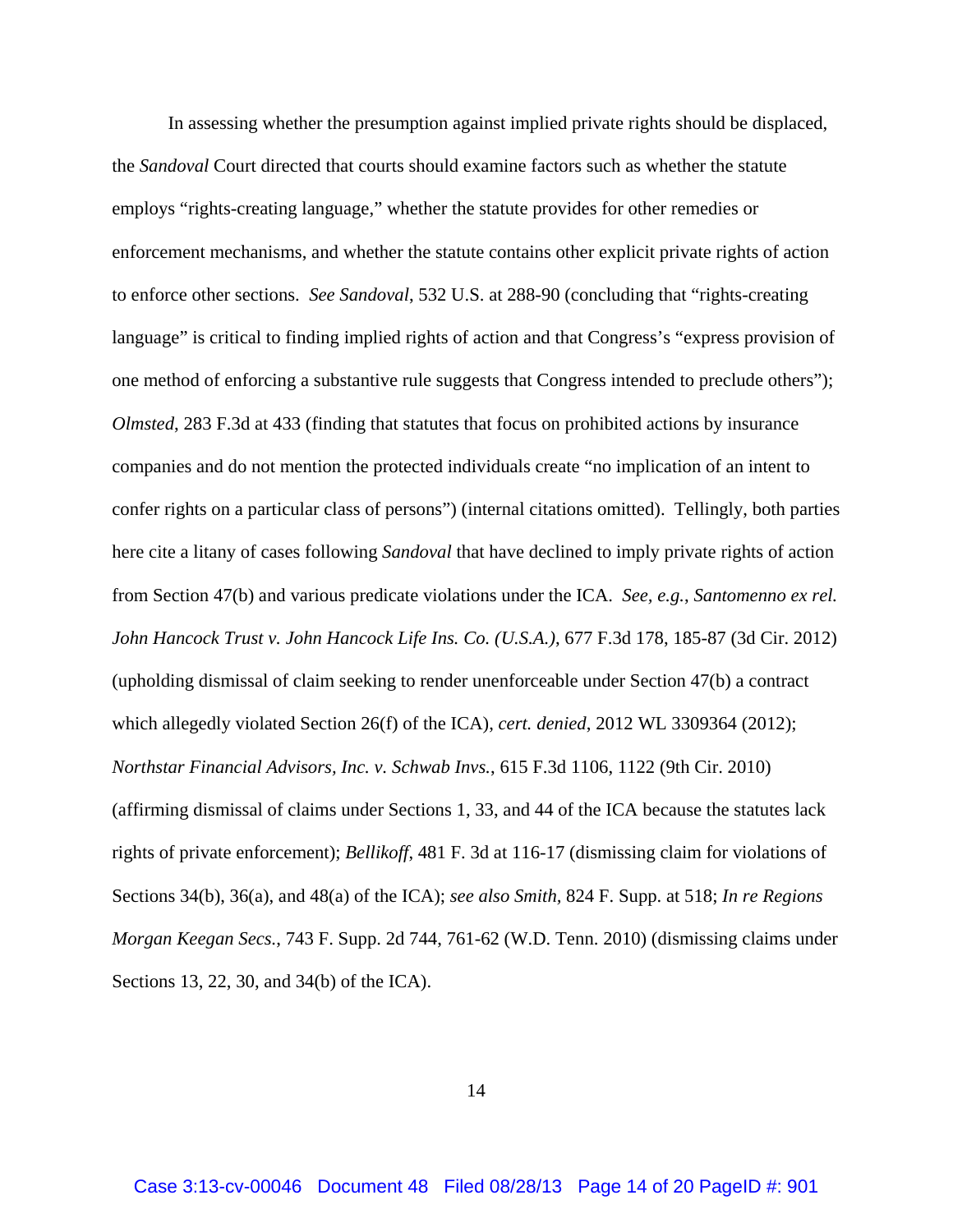The plaintiffs urge the court to disregard these cases and, instead, rely on a decades-old Supreme Court case that analyzed the ICA's companion statute, the Investment Advisers Act of 1940, 15 U.S.C. §§ 80b-1 *et seq.* ("IAA"), *Transamerica Mortgage Advisors, Inc. v. Lewis*, 444 U.S. 11 (1979). The Supreme Court concluded in *Transamerica* that the statutory language of Section 215 of the IAA—a rescission statute analogous to Section 47(b) of the ICA—implied a private right of action for rescission of a contract that violated the IAA. *Transamerica*, 444 U.S. at 18. But, as other courts have explained when distinguishing the ICA from the IAA, nowhere in the IAA did Congress expressly provide for any private cause of action. *See id.*; *Santomenno*, 677 F.3d at 186; *Smith*, 824 F. Supp. 2d at 520. The *Transamerica* Court observed that, where a statute contains private causes of action in other sections (such as with the ICA's Section 36(b)), "'it is highly improbable that Congress absentmindedly forgot to mention an intended private action.'" *Santomenno*, 677 F.3d at 186-87 (distinguishing *Transamerica* and dismissing claim under Section 47(b) of the ICA) (quoting *Transamerica*, 444 U.S. at 20); *Smith*, 824 F. Supp. 2d at 520 (discussing *Transamerica* and denying implied private right of action under Section 47(b) for violation of section 36(a)). Therefore, a strong presumption exists that Congress did not intend for an implied private right of action in Section 47(b), because the legislature meant for the express right of action set forth in Section 36(b) of the ICA to be exclusive, and "'there was no similar exclusive, express right of action in the IAA.'" *Santomenno*, 677 F.3d at 186 (quoting *Tarlov v. Paine Weber Cashfund, Inc.*, 559 F. Supp. 429, 438 (D. Conn. 1983) (permitting Section 36(b) claim to go forward where defendants did not possess an exemption under Section 17 but dismissing additional claims, including Section 47(b) claim, for allegations of excessive compensation because plaintiffs did not possess a private right of action)).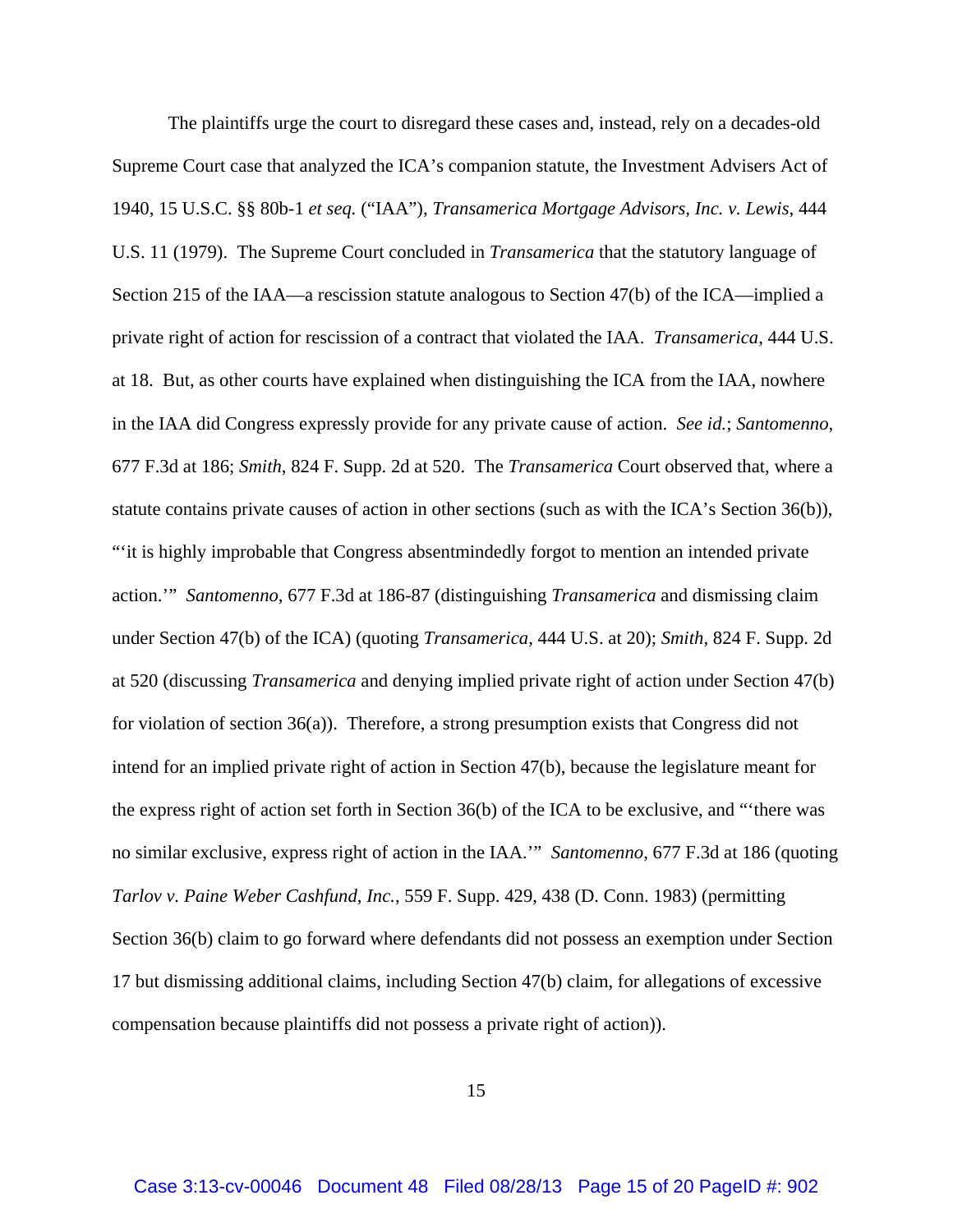Applying a *Sandoval* analysis to the plaintiffs' allegations, the Pension Funds' claims fail. The plaintiffs charge defendants with violations of Sections 17(d), 17(e), and 36(a) of the ICA. Not one of these subsections of the Act creates substantive rights of action for investors. The plaintiffs also ask the court to permit a Section 47(b) claim to enforce Section 36(b), but, for the reasons described above, the defendants' transactions are exempt pursuant to Section  $36(b)(4)$ .

Section 17(d) states: "It shall be unlawful for any affiliated person . . . for a registered investment company . . . to effect any transaction in which such registered company . . . is a joint participant with such [affiliate] in contravention of such rules and regulations as the Commission may prescribe." 15 U.S.C. § 80a-17(d). Section 17(e) provides that "it shall be unlawful for any affiliated person of a registered investment company . . . to accept from any source any compensation for the purchase or sale of any property to or for such registered company." 15 U.S.C. § 80a-17(e). Section 36(a), titled "Civil actions by Commission," authorizes the SEC "to bring an action in the proper district court . . . alleging that a person" breached a fiduciary duty "involving personal misconduct in respect of any registered investment company" for which such person served as an officer, director, or underwriter. 15 U.S.C. § 80a-35(a). These subsections do not include "rights-creating language." *Sandoval*, 532 U.S. at 290. Sections 17(d) and 17(e) focus on prohibited behavior by affiliated companies. It is well-settled that where statutes "focus on the person regulated rather than the individuals protected," there is "no implication of [a congressional] intent to confer rights on a particular class of persons." *Santomenno*, 677 F.3d at 187 (citing *Sandoval*, 532 U.S. at 289); *Smith*, 824 F. Supp. 2d at 518. Likewise, Section 36(a) expressly authorizes the Commission, and not shareholders, to enforce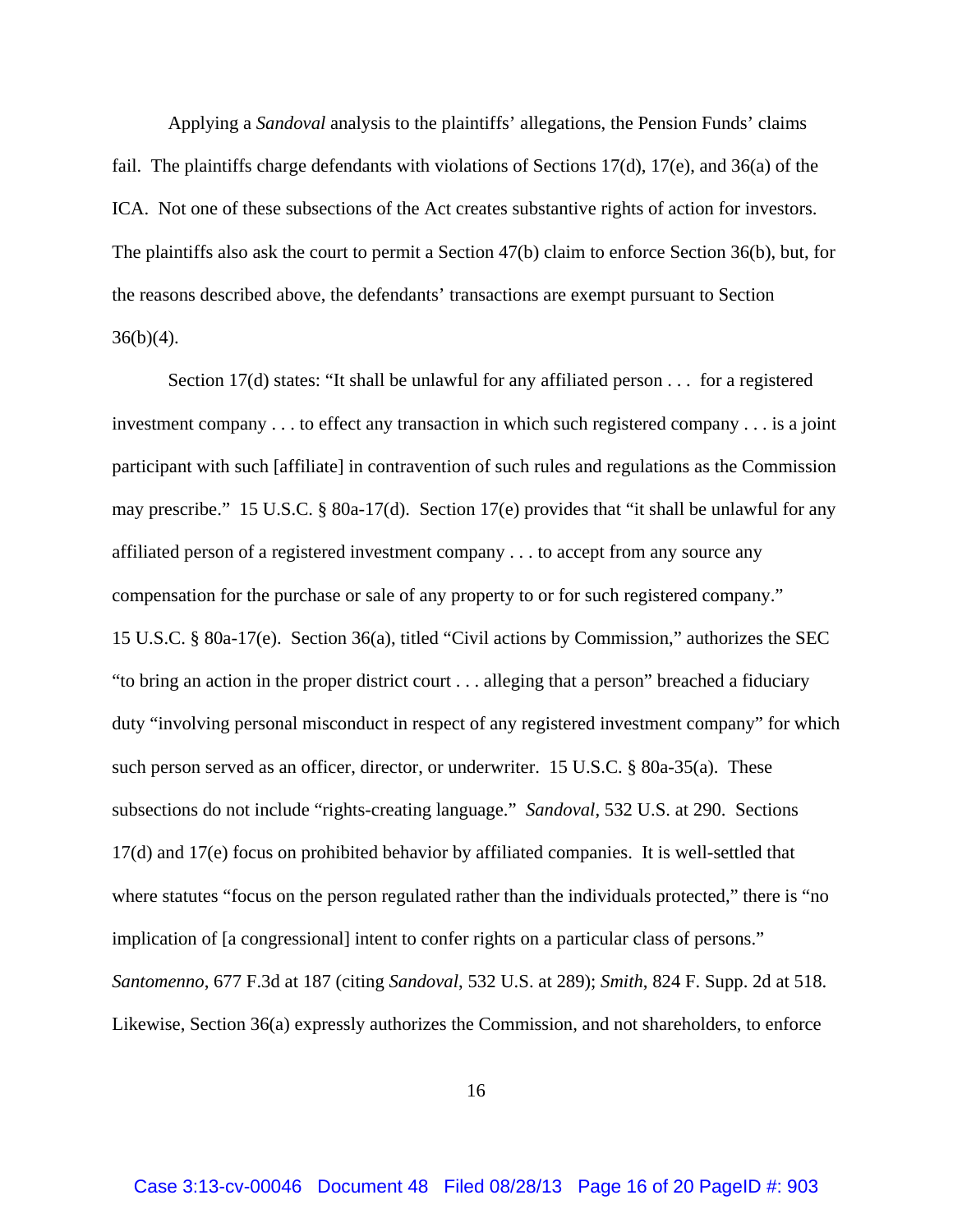its terms. Given the plain language of the statute, the court cannot import a shareholders' right of action from a statute that only enumerates substantive enforcement rights for the Commission.

In addition to the absence of rights-creating language in Sections 17(d), 17(e), and 36(a), the presumption against an implied right of action is bolstered by the ICA's express provision of enforcement power to the SEC. Section 42 of the Act, titled "Enforcement of subchapter," grants the SEC broad power to investigate violations of the ICA, conduct hearings and request productions, and to bring actions for injunction and enforcement of the ICA in the district courts. 15 U.S.C. § 80a-41.

Moreover, to the extent that the plaintiffs' other ICA claims fail, their Section 47(b) claim necessarily must fail because a violation of the Act is a predicate to the remedy provided therein. Indeed, courts have held that the language of Section 47(b) creates "a remedy rather than a distinct cause of action or basis of liability." *Stegall v. Ladner,* 394 F. Supp. 2d 358, 378 (D. Mass. 2005); *see also Mutchka*, 373 F. Supp. 2d at 1027. And despite the plaintiffs' insistence that Section 47(b)'s authorized remedy indicates a right of action, it is settled law in this circuit that a remedy alone does not create a substantive right. *See Johnson*, 446 F.3d at 618- 21 (concluding that Section 1983 provides a remedy for those denied rights under federal statutes, but only provides a mechanism for enforcing individual rights secured elsewhere).

Finally, although the plaintiffs argue that other federal courts have hinted at a private right of action under Section 47(b), they do not cite a single post-*Sandoval* case where a federal court has drawn a private right of action from Section 47(b)—standing alone or among predicate violations of the ICA. The Pension Funds cannot overcome the lack of any substantive right in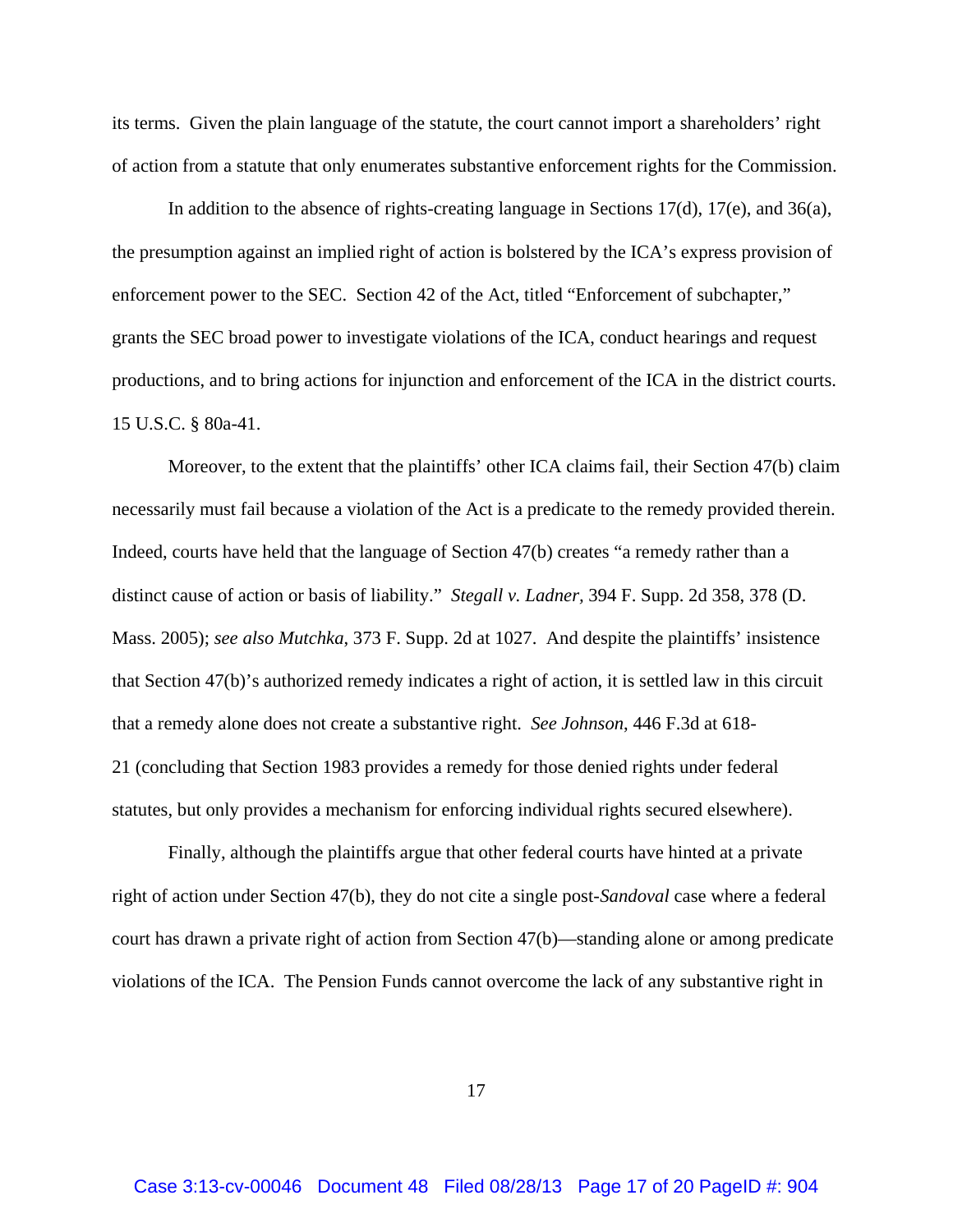Sections 47(b), 17(d), 17(e), and 36(a) of the ICA, nor can they defeat the plain language of Section 36(b)(4). Accordingly, their claim under Section 47(b) must be dismissed.

### **C. Section 36(a)**

Section 36(a) of the Act authorizes the Securities and Exchange Commission to enforce breaches of fiduciary duties involving "personal misconduct." 15 U.S.C. § 80a-35(a). The statute expressly permits the SEC to bring an action to enforce the provision. The plaintiffs allege that the defendants breached their fiduciary duties and engaged in misconduct by using investor assets for the benefit of their operations without compensating the iShares investors at a fair and reasonable level.

The plaintiffs admit that, "since *Sandoval*, the trend has been to deny a private right of action under Section 36(a)" but ask the court to uphold legislative intent by permitting their claim to proceed. (Docket No. 37 at 20.) But, "where the text of a statute is unambiguous, 'judicial inquiry is complete except in rare and exceptional circumstances,' and 'legislative history instructive only upon the most extraordinary showing of contrary intentions.'" *Olmsted*, 283 F.3d at 435 (quoting *Garcia v. United States*, 469 U.S. 70, 75 (1985)). As the Ninth Circuit has explained, "[i]t is evident from the text of the ICA that Congress knew how to create a private right of action to enforce a particular section of the Act when it wished to do so." *Northstar*, 615 F.3d at 1117. If Congress had intended, as the plaintiffs argue, for Section 36(a) to include a right of action for shareholders, it would have expressly authorized private suits—as it did in subsection (b) of the very same subsection of the Act. *See Jacobs v. Bremner*, 378 F. Supp. 2d 861, 866 (N.D. Ill. 2005) ("Because the plain statutory text of Section 36(a) provides a right of action only for the SEC, the inquiry as to whether a private right of action exists ends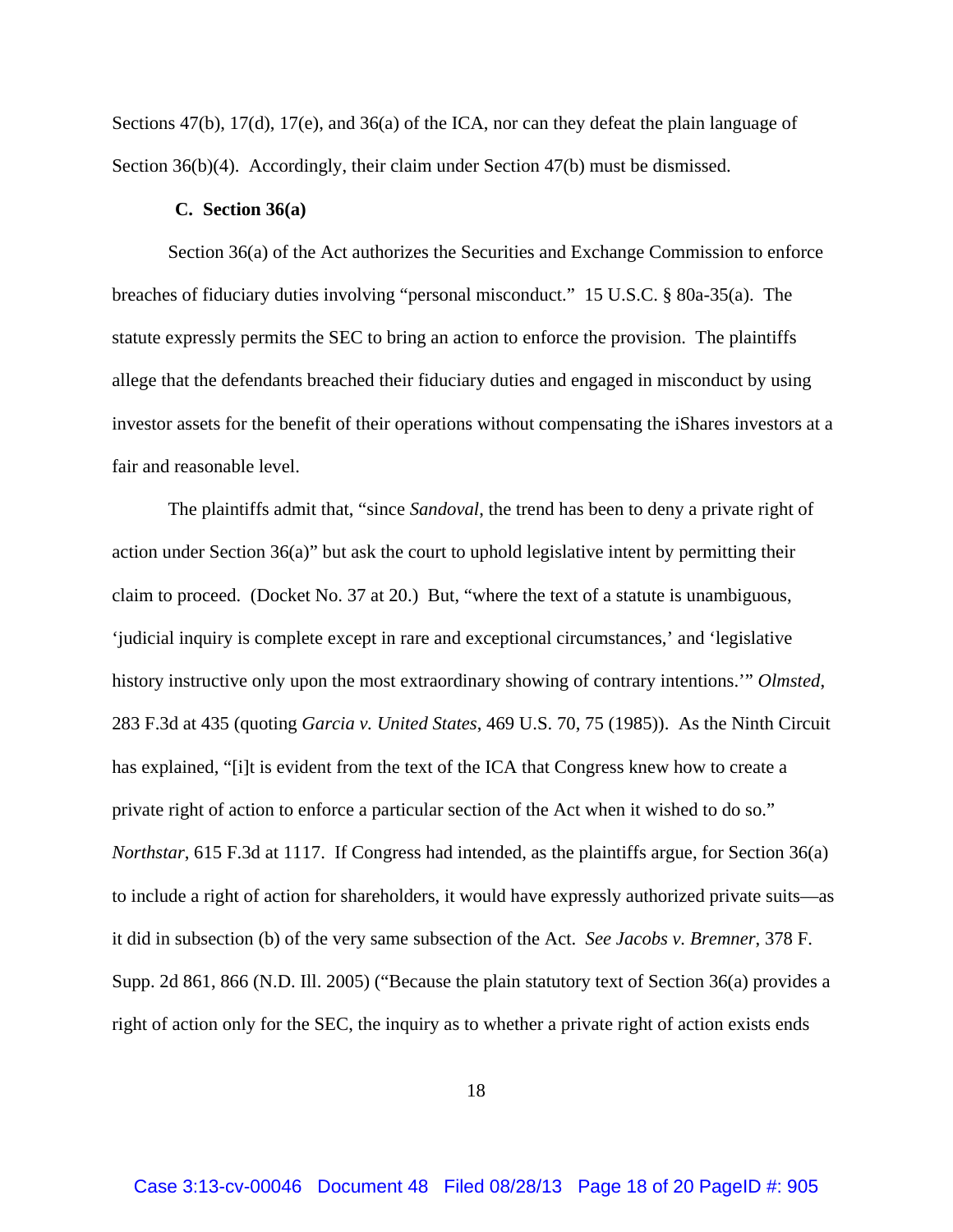there and must be answered in the negative."); *In re Eaton Vance Mutual Funds Fee Litig.*, 380 F. Supp. 2d 222, 232 (S.D.N.Y. 2005) ("The absence of rights-creating language, the existence of an alternative method of enforcement, and the existence of an explicit private right of action for another provision of the statute creates the strong presumption that Congress did not intend to create private rights of action under [Section 36(a)]."); *Hamilton*, 396 F. Supp. 2d at 554-55 (dismissing claim under Section 36(a) pursuant to *Sandoval*); *see also Mutchka*, 373 F. Supp. 2d at 1027. As another court explained: "[D]espite courts having found an implied right of action under § 36(a) prior to *Sandoval,* the Supreme Court decision simply cannot be sidestepped. The statute, as written, provides that the SEC can enforce § 36(a) and that both the SEC and private investors can enforce § 36(b)." *Stegall*, 394 F. Supp. 2d at 371.

The Pension Funds have failed to overcome the strong presumption that Congress did not intend to create a private right of action under Section 36(a), and their claim must be dismissed.

### **IV. Going Forward**

In light of the foregoing, the court will grant the defendants' motions and dismiss each of the plaintiffs' claims asserted against them.<sup>9</sup> However, the dismissal of these claims will be without prejudice. The plaintiffs shall be given until September 17, 2013 to file a motion for leave to amend the Complaint or to otherwise move for an extension of this deadline upon a showing of good cause. If neither motion is filed by the aforementioned deadline, the court will enter a final judgment in this case dismissing the plaintiffs' claims with prejudice.

<sup>&</sup>lt;sup>9</sup> Because the court holds that the ICA does not provide for a private right of action for violations of Sections 47(b) and 36(a), it need not address the defendants' alternative arguments for dismissing the Complaint.